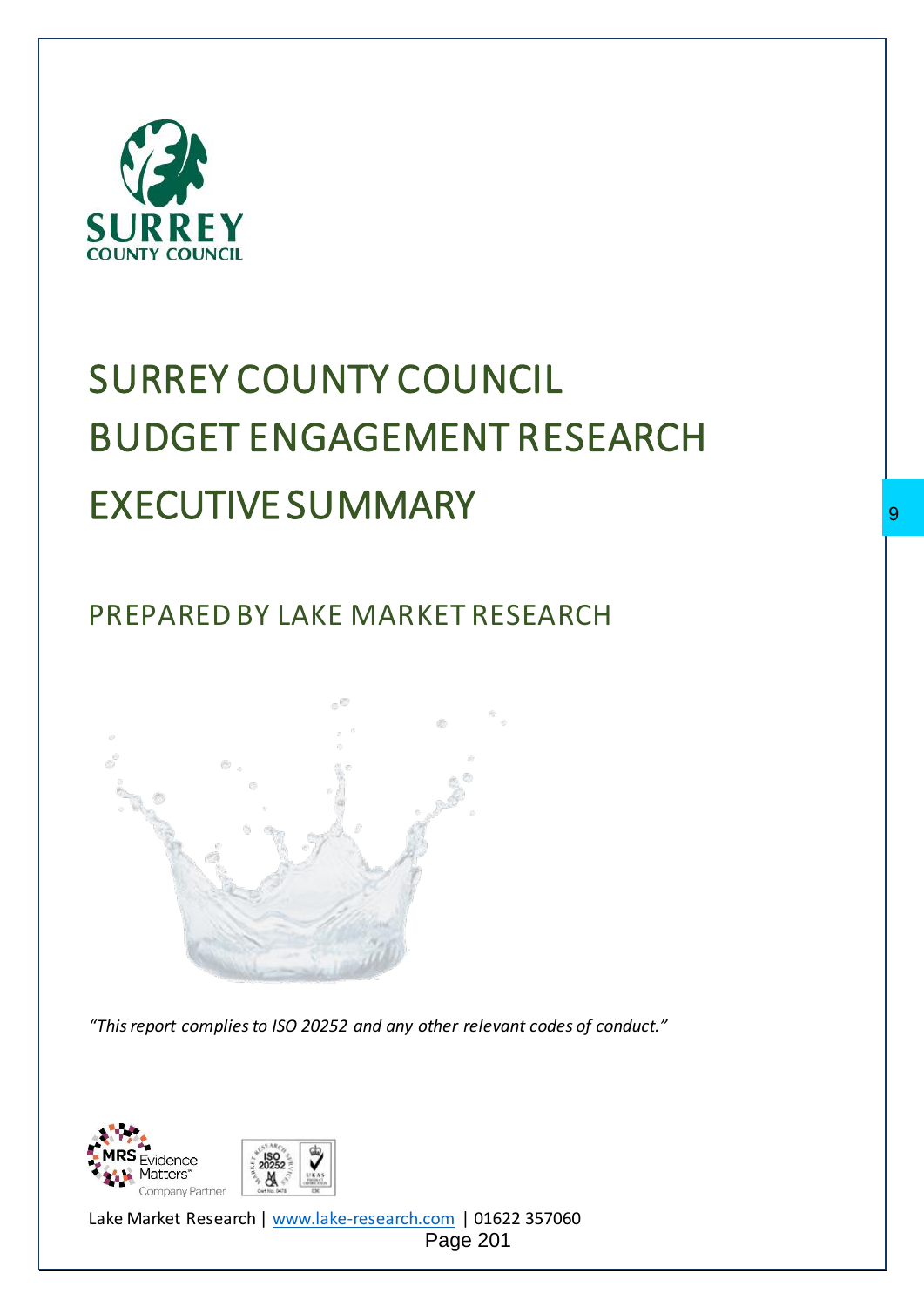## BACKGROUND

Surrey County Council is responsible for delivering a wide range of complex and varied services for over 1.1 million residents across the county. This means deciding how to prioritise and allocate available funds for the huge variety of services they provide. The budget setting process involves complex, and sometimes difficult decisions, which reflect national and local priorities, as well as the needs, wants and aspirations of residents. The Covid-19 pandemic, combined with reductions in local government funding, mean services and budget are under considerable pressure, with a need to find at least £200 million in efficiencies over the medium-term.

The current transformation programme will continue to deliver key service improvements and will accelerate work to deliver the Council's [four priority objectives.](https://www.surreycc.gov.uk/council-and-democracy/finance-and-performance/our-performance/our-organisation-strategy/2021-to-2026#panel-5) However, to further develop and deliver ambitions and delivery plans, the Council is building a new, cross-organisational approach to address the projected budget gap from 2023/24 onwards. This means a shift in focus for the medium-term towards driving deeper, more fundamental changes and reforms to public services required to deliver the Community Vision for Surrey in 2030.

Surrey County Council commissioned us to deliver research, which sought to understand residents' views on setting budgets, which services they would prioritise to protect in terms of funding and how specific services should be delivered. Some of these changes explored how residents might need to change their behaviours to improve outcomes and likely acceptability of different options the Council are considering to improve services while seeking to close the budget gap.

The findings from this research will inform the Council's decision-making process for their budget for 2022/23 and medium-term financial strategy.

## APPROACH

### R E SEARCH DESIGN AND METHODOLOGY

A three-phase approach to capture a robust measure of opinion and sentiment explored through discussion:

- 1. Two qualitative workshops with residents in September 2021 aimed at raising awareness of the budget challenges facing Surrey County Council and to have in-depth discussions on service scenarios for how the Council could improve outcomes while also making efficiencies to close its budget gap. These used deliberative techniques to understand 'informed' views on specific issues, following a scene setting presentation from Surrey County Council. 73 residents took part and sessions were held virtually over Zoom.
- 2. A quantitative survey amongst 1,087 residents across the county, reflective of the Surrey adult population (16 & over) to provide a statistically representative sample. A dual methodology of online and telephone surveying was adopted to ensure representation. Topics covered by the survey included perceptions of the Council and its impact, the most important priorities facing Surrey as a county, views on increasing council tax and approaches to delivering efficiencies and improved outcomes. 9<br>
on setting budgets, which services they would prioritise to<br>
services should be delivered. Some of these changes explo<br>
behaviours to improve outcomes and likely acceptability to<br>
to improve services while seeking to cl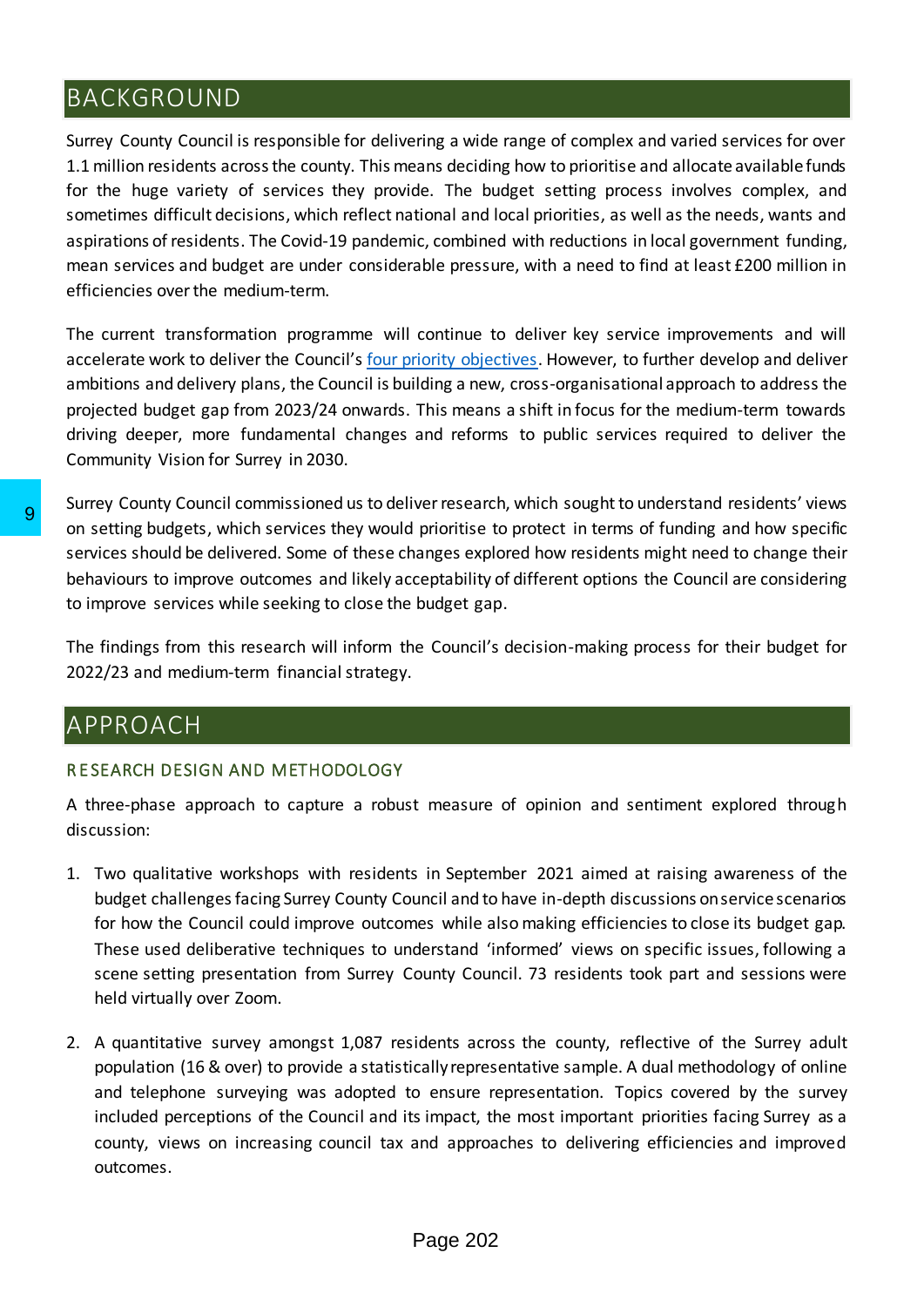3. A final deliberative workshop with a smaller group invited back for a second time to explore attitudes towards resident involvement and ways in which the Council could continue to engage residents in decision making. 35 residents took part in this component of the programme and the session was held virtually via Zoom.

The content and design of all research materials (the discussion guide for the qualitative workshops and the questionnaire for the quantitative survey) was developed in partnership with Surrey County Council.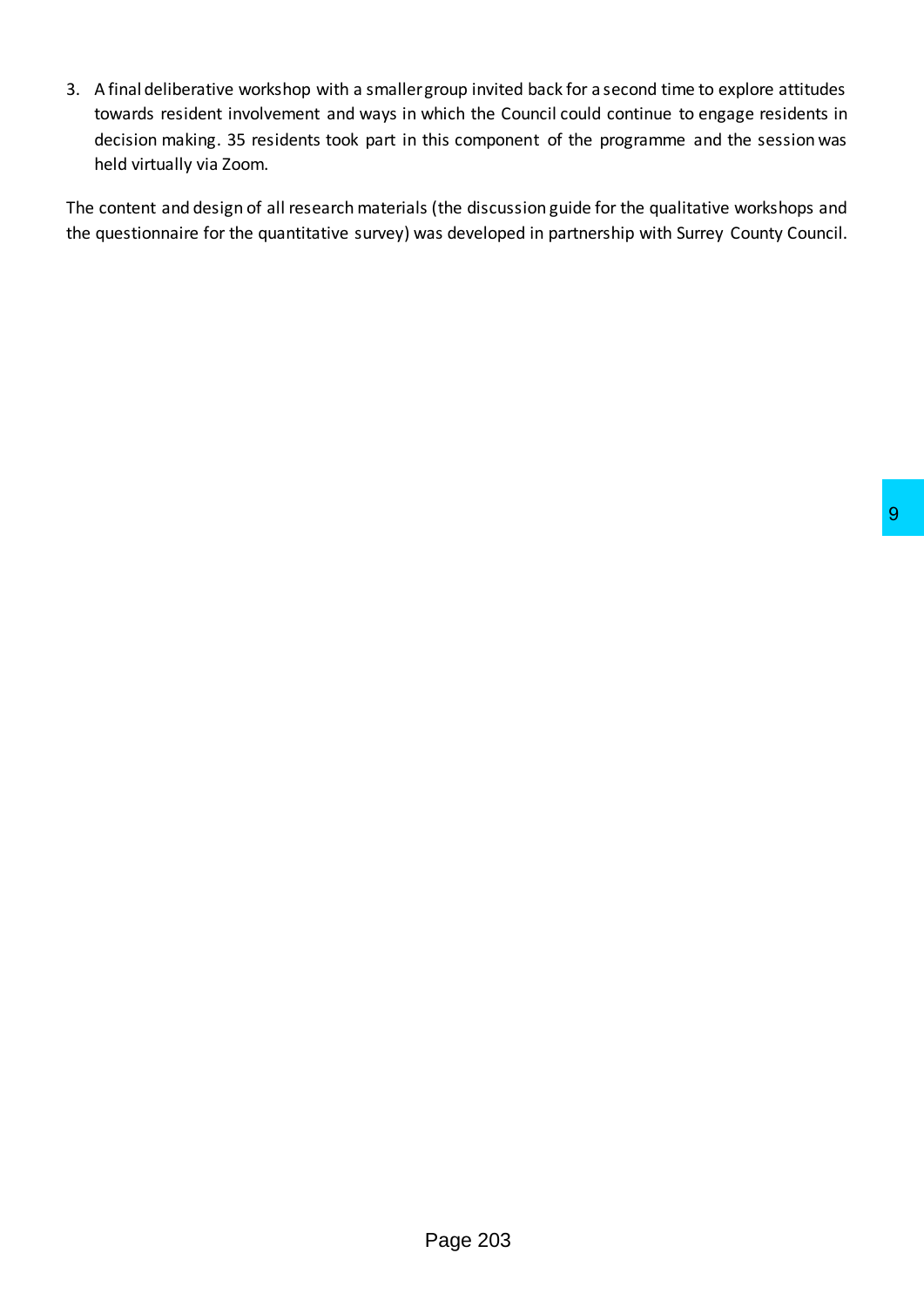## SERVICE PRIORITIES & BUDGET SETTING

Through the survey, residents were asked which service areas they would prioritise protecting funding for and approaches the Council should take in setting its budget:

- 51% of residents felt the top issue facing the county currently was support for the local health system, including hospitals. This was closely followed by the cost of living in the county (44%), transport and roads (33%), housing (31%) and traffic congestion (28%).
- When asked which services they would most like to protect from funding reductions, 51% said they wanted to protect social care for older people aged 65 and over. This was followed by waste services e.g. disposal and recycling centres (40%), children's social care (37%), education services (37%) and fire and rescue (37%). Residents believe social care funding protection is important for all age groups from children to older adults.
- When residents were asked directly if they would agree with a 2% increase in council tax, over half (54%) thought it should not be increased and the £80 million required savings, on top of the £200 million already required over the medium-term, should come from somewhere else. However, when asked if they would support an increase to protect the most vulnerable, 67% of respondents agreed with an increase under those circumstances.
- When asked if they would support up to 2.5% increase in the Adult Social Care Levy to spend more on the care of the most vulnerable adults and older people, 57% said they would support this if the Council decided to take up the option. 9<br>
However, when asked if they would support an interaction<br>
of respondents agreed with an increase under the<br>
• When asked if they would support up to 2.5% incore<br>
more on the care of the most vulnerable adults a<br>
this
	- Residents were asked about the extent to which they would support different approaches to making efficiencies, including ideas for generating income, service prioritisation and alternative approaches to service delivery. The ideas with the greatest support were:
		- o Prioritise spending to protect services for the most vulnerable and those in need (83%)
		- o Use council land and building to generate income (82%)
		- $\circ$  Encourage local people and communities to deliver certain services, e.g, some highway maintenance responsibilities (81%)
		- o Make more efficient use of council assets such as land and property, e.g. disposal of obsolete buildings (80%)
		- o Streamlining services to be more efficient to deliver the same outcomes (74%)
		- o Lobbying central government for changes to legislation regarding the use and raising of revenue (65%)

Raising fees and charges received comparatively lower support (48%).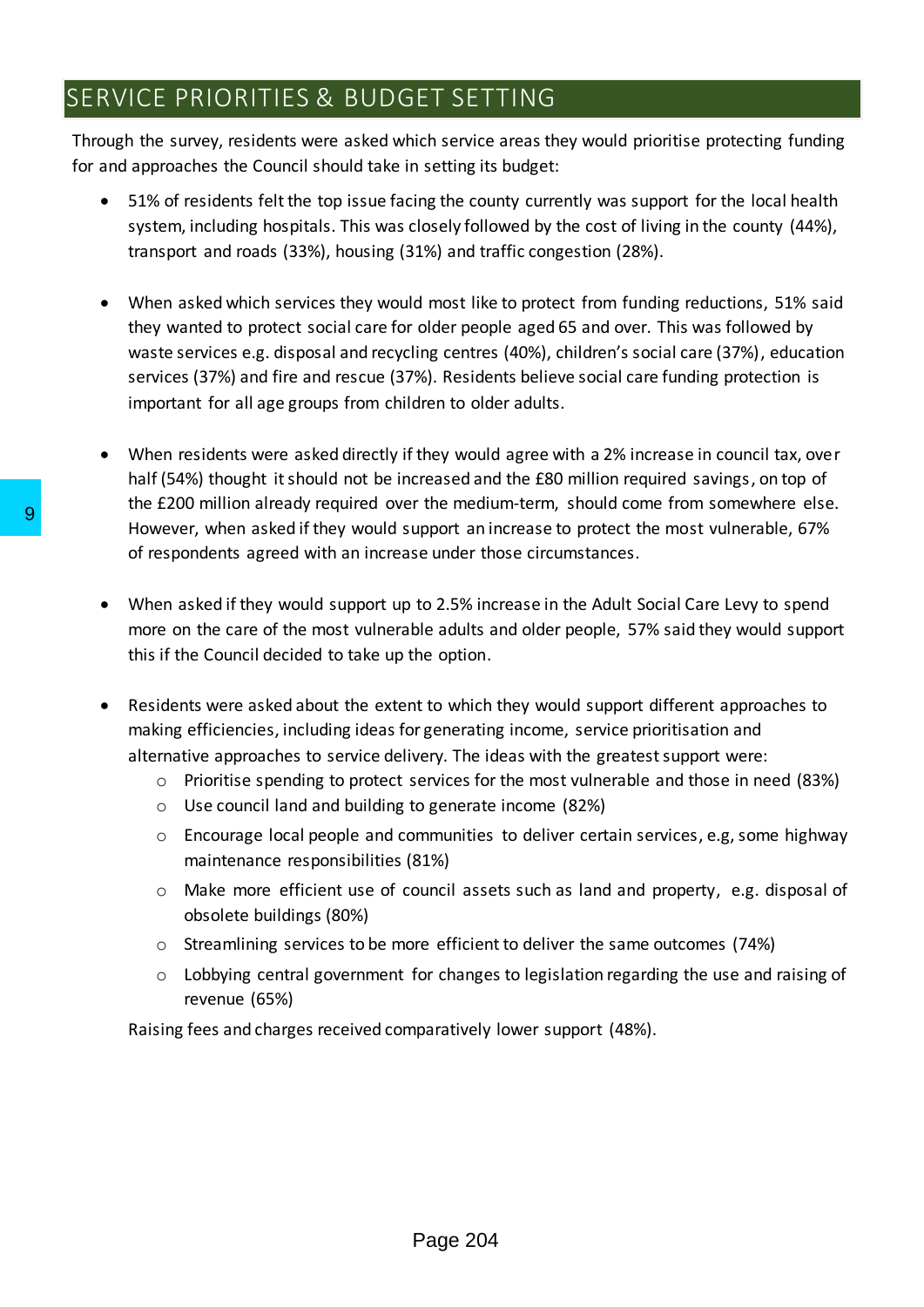## SERVICE DELIVERY

For this exercise, residents were also asked for their views on potential approaches in specific service areas to improve outcomes and deliver more efficient services. These areas were selected due to their connections with some of the Council's most important strategic work programmes. These were framed as options for activities the Council could pursue, and not to be interpreted as official Council policy.

The following scenarios were covered: public health, adult social care, foster care, public bus network, greener measures, customer services, engagement / working together with residents, local economic development, dry recycling and libraries and registration services.

#### **Public Health:**

Scenario: Seeking views on investing in more preventative health services, "self-help" mechanisms and preferences for accessing support to improve health and wellbeing.

Key messages

- Residents from all demographic backgrounds felt mental health and wellbeing should be the key focus area. However, factors such as weight, substance misuse and smoking are interlinked with mental health and investment in preventative health services is considered critical.
- 84% of residents supported increasing public health support for those most vulnerable whilst providing better resources for those able to self-care and look after their own health.
- 68% of residents preferred to access health and wellbeing support through a service that looks at a person's full physical and mental health needs and offers support across any conditions they have. eight, substance misuse and smoking are interlinked with<br>19 public health services is considered critical.<br>
20 public health support for those most vulnerable whilst<br>
et to self-care and look after their own health.<br>
2011
- The concept of 'self-help' was well received in the qualitative sessions, but there were concerns the concept may exclude the people that need help the most and may not be able to access it.

Recommendations for the Council

- Invest in tackling digital exclusion and providing support for those unable to access it.
- Invest in working towards a 'triage' type approach to diagnose support needed initially, and then clearly signpost residents to the correct pathway of treatment, that is perhaps self-service based, across all resident profiles.

#### **Adult Social Care**

Scenario: Seeking views on managing demand for services through self-service, independent living, and recovery & rehabilitation.

Key messages

- Support for helping people to help themselves, but a need for clear self-help pathways and early assistance with identification of issues
- Broad support for emphasising a preventative approach to health and wellbeing.
- Support for keeping people in their homes as long as possible, but this needs to be optimum solution for the individual and not the 'easiest' solution for authorities.
- Serious concerns over digital exclusion, the vulnerable and those unable to access help and support.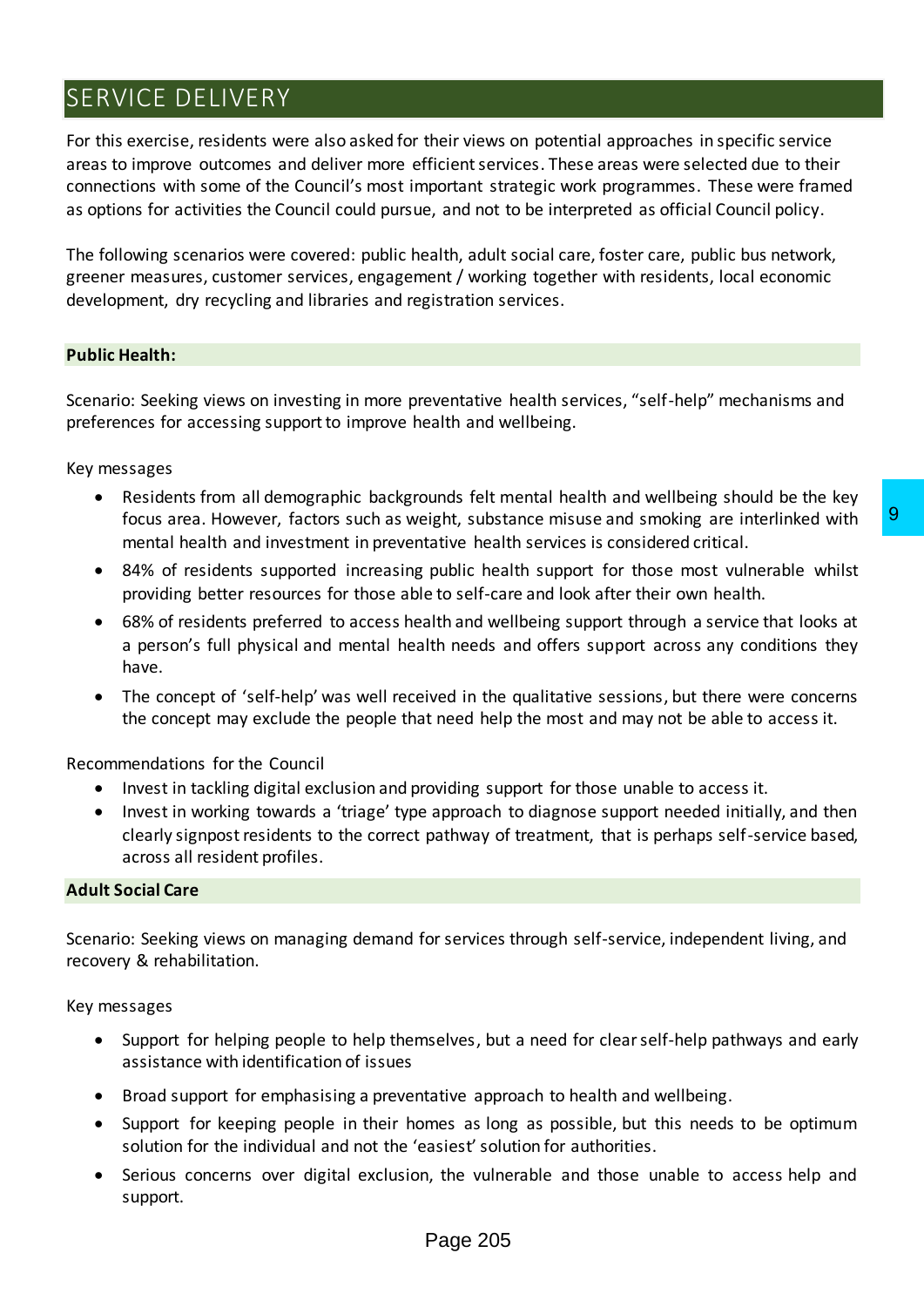Recommendations for the Council

- Possibility of prioritising funding for early identification of issues (early triage type arrangements suggested).
- Provide clear pathways of support and invest to provide services for elderly, vulnerable and those not capable of helping themselves, ensuring most vulnerable are not excluded.
- Invest in provision of clear pathways of care options that need to be provided for those staying in their own home or making the transition from a healthcare setting to another setting.

#### **Foster Care**

Scenario: Testing current approaches to increasing supply of foster carers, including overcoming barriers to becoming a foster carer.

Key messages

- Information, accessibility & promotion of information on how to apply and what's involved is considered to be lacking currently.
- The physical space available in people's homes is considered a key barrier to fostering, together with funding concerns.
- No clear sense of the process and support available is promoted.
- Lack of awareness of how critical the need is for foster carers.
- Too much narrative 'out there' on bad experiences with application process.

Recommendations for the Council:

- Improve narrative promoted on foster care journey.
- Widely promote local support groups where foster carers can meet and share experiences and talk to those considering going on the journey.
- Real life success stories would help raise the profile enormously together with investing in hard hitting adverts showing the need for foster carers along with clear information pathways & support laid out. 9<br>
■ No clear sense of the process and support availab<br>
■ Lack of awareness of how critical the need is for for<br>
■ Too much narrative 'out there' on bad experience<br>
Recommendations for the Council:<br>
■ Improve narrative pr

#### **Public bus network**

Scenario: Gauging priorities for Surrey's bus network, and testing views for Demand Responsive Transport (on-demand bus services)

Key messages

- As expected, road conditions and the need for improvement were considered urgent priorities going forward.
- Additional cycle lanes were mentioned repeatedly as well as more separation of cycle lanes and traffic.
- Most important priorities for the bus network going forward are considered to be lower fares, accessing healthcare (particularly for the elderly), improving reliability of the network as well as school transport.
- The idea of Driver Responsive Transport was well received, but queries were raised regarding digital accessibility, cost, reliability, and availability in given areas.

Recommendations for the Council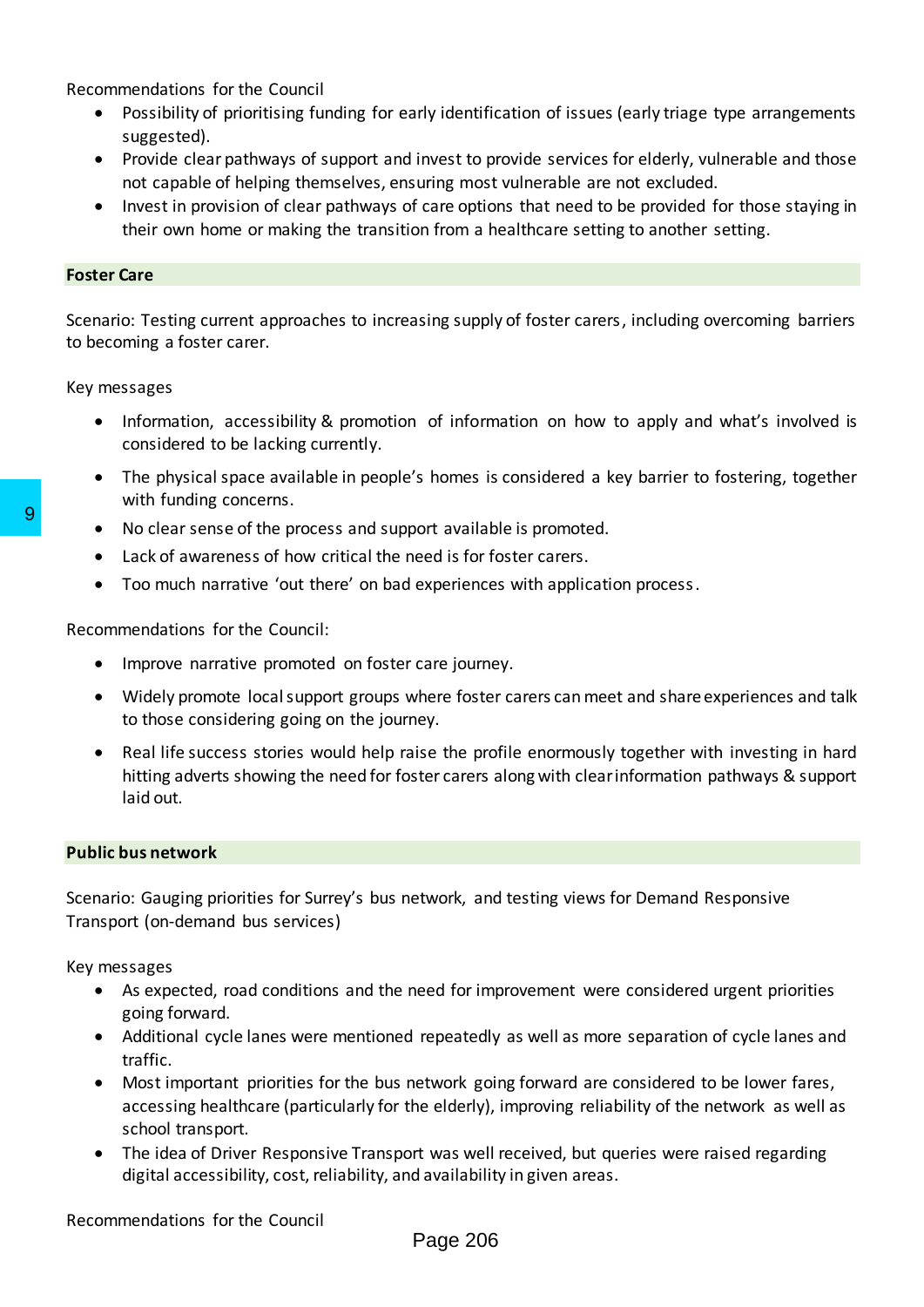- Improved investment in road conditions and addressing historic pothole issues.
- Consider investment in greener methods of transport, particularly cycling and the provision of cycle lanes.
- Prioritise lower bus fares (perhaps looking at greater subsidising), improved bus service reliability (more cohesive approach with roadworks etc to improve network), providing more buses/routes for the elderly and those without transport to access healthcare (hospitals, GP hubs etc).
- Continue with provision of school transport to keep traffic off the road and keep traffic moving.

#### **Greener Measures**

Scenario: Options for how the Council can support residents switch away from reliance on gas or oil boilers to more sustainable options, such as air source heat pumps

Key messages

- Residents on board with the Council's green agenda but see it as a UK wide issue and not just an issue for Surrey to solve.
- They were 'pro' lobbying the government and were largely against the introduction of heat pumps being installed due to the costs involved to the Council.
- Lobbying of the government should ideally go hand in hand with looking for different technologies that are cost effective.

Recommendations for the Council

- Invest in efforts to lobby central Government for a UK wide approach to support households to switch from gas and oil boilers to alternative heating systems. Illy go hand in hand with looking for different<br>
9<br>
Inment for a UK wide approach to support households to<br>
tivic heating systems.<br>
Sost effective solutions for householders such as hydrogen<br>
Irranl efficiency of propertie
- Invest in time and effort to seek other cost effective solutions for householders such as hydrogen conversion of gas boilers / upgrading thermal efficiency of properties etc.

#### **Customer Services**

Scenario: Asking for views on shifting to more digital and message-based online services, including how residents could be encouraged to switch to these channels.

Key messages

- Perception that telephone is considered the best approach for urgent matters.
- Online considered useful and is used, but not that popular because of a perceived lack of action and timely response to the query submitted and people are not kept informed.
- Different methods for contacting the council suggested a council 'app,' online live chats, intelligent online forms that triage people to where they need to go.
- Residents would like a clear response with timescales for any contact made online and not simply an automated response to acknowledge receipt.
- Some felt the definition of what is considered 'urgent' is the wrong term to use; what is urgent to some, isn't considered urgent to others. As such all issues should be treated the same.

Recommendations for the Council

- Clear response mechanism with timelines given to those using online facilities.
- Investigate use of apps, online live chats and easy reporting options such intelligent forms for signposting residents to where they need to go.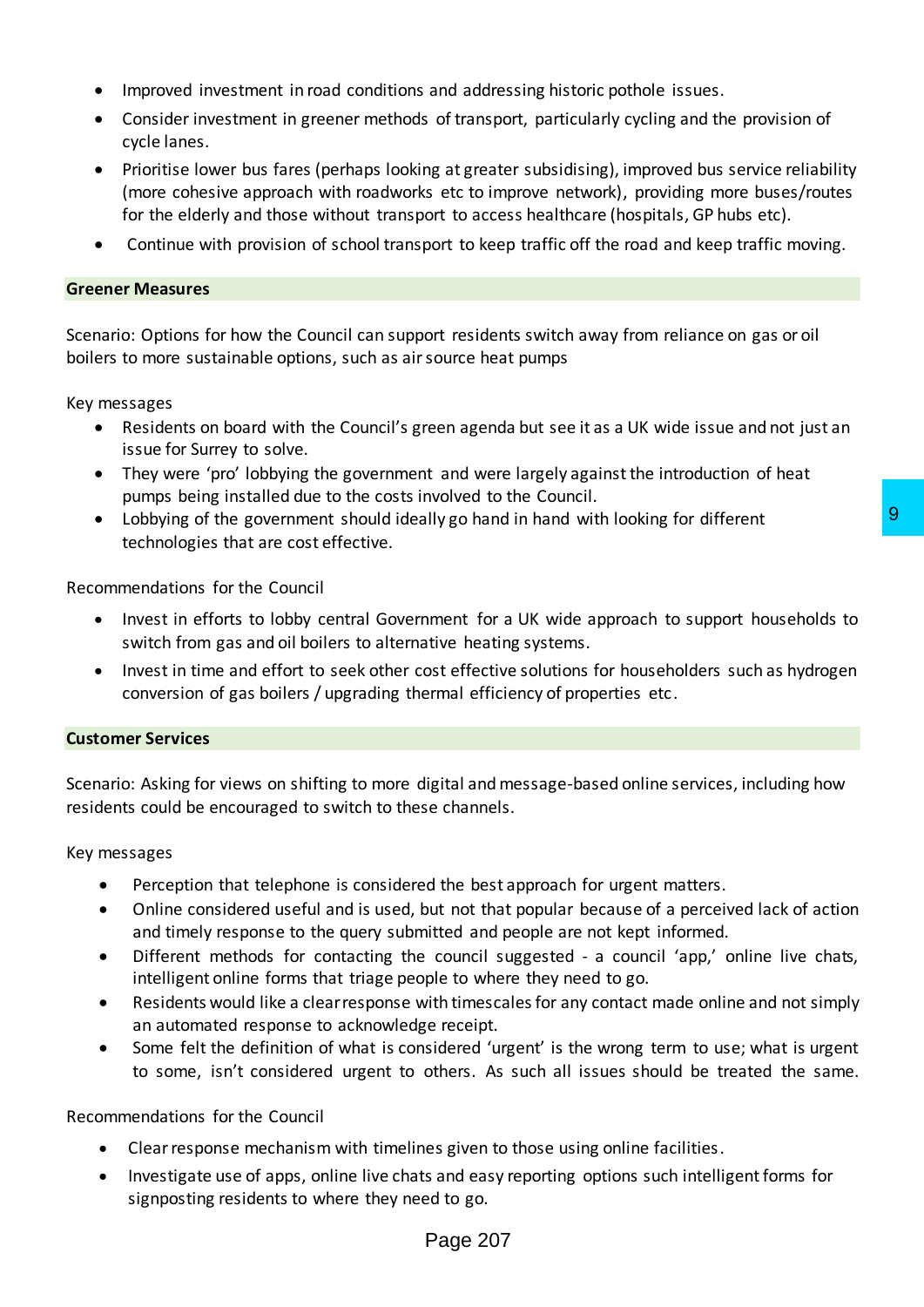- Ensure residents feel they are 'heard' they receive clear tailored response to all queries and clear timeline of action.
- Reinvigorate website to make it more accessible and intelligent; use it as a full consultation tool. Have video's 'how do I?' etc to help.
- Live stream feed to alert residents to key issues to prevent calls made to report key issues.

#### **Engagement / working together with residents**

Scenario: how we can support residents to increase their influence and say on local issues, and their role in shaping future communities.

Key messages

- In the qualitative sessions, many claimed they do not know how to get involved on local issues with Surrey County Council.
- General sense of not feeling informed about matters county wide or at a local level.
- General perception in the qualitative sessions that any local issues or concerns wouldn't be listened to, and their views do not matter.
- For some, there is a strong sense of mistrust about local authorities. Some respondents felt the County Council was 'distant' and 'too far removed' from residents as individuals. Many felt there was a lack of two-way interaction. There is a desire for Surrey County Council, Parish and District Councils to continue to strengthen their partnership working. 9<br>
• For some, there is a strong sense of mistrust abo<br>
• For some, there is a strong sense of mistrust abo<br>
countly Council was 'distant' and 'too far removed<br>
was a lack of two-way interaction. There is a dest<br>
Councils
	- Significant proportion would like to get more involved in decisions affecting their local area, predominantly in the form of surveys, local events and informal neighbourhood resident groups.

Recommendations for the Council

- Continue to deliver 'hearts and minds' campaigns to raise profile of Surrey County Council's drive to inform and involve residents.
- Make Surrey County Council more 'accessible' to residents and look at ways to engage at a local level that build trust and tap into local level relationships
- Consider filtration of area specific activities and plans, using a local lens, and work to engage through different types of engagement – informal meetings, local events, online forums and zoom workshops for Q&As.

#### **Local economic development**

Scenario: how we could re-imagine town centres and the role residents play in place-based partnership working.

Key messages

- Some felt the sense of close community and unity had been lost over lockdown because of the pandemic. Effort is needed to return to that in the form of community events, festivals, markets etc that can help to unite and bond communities.
- Councils at all levels should work together to engage residents to ensure they have a shared understanding of issues facing localities.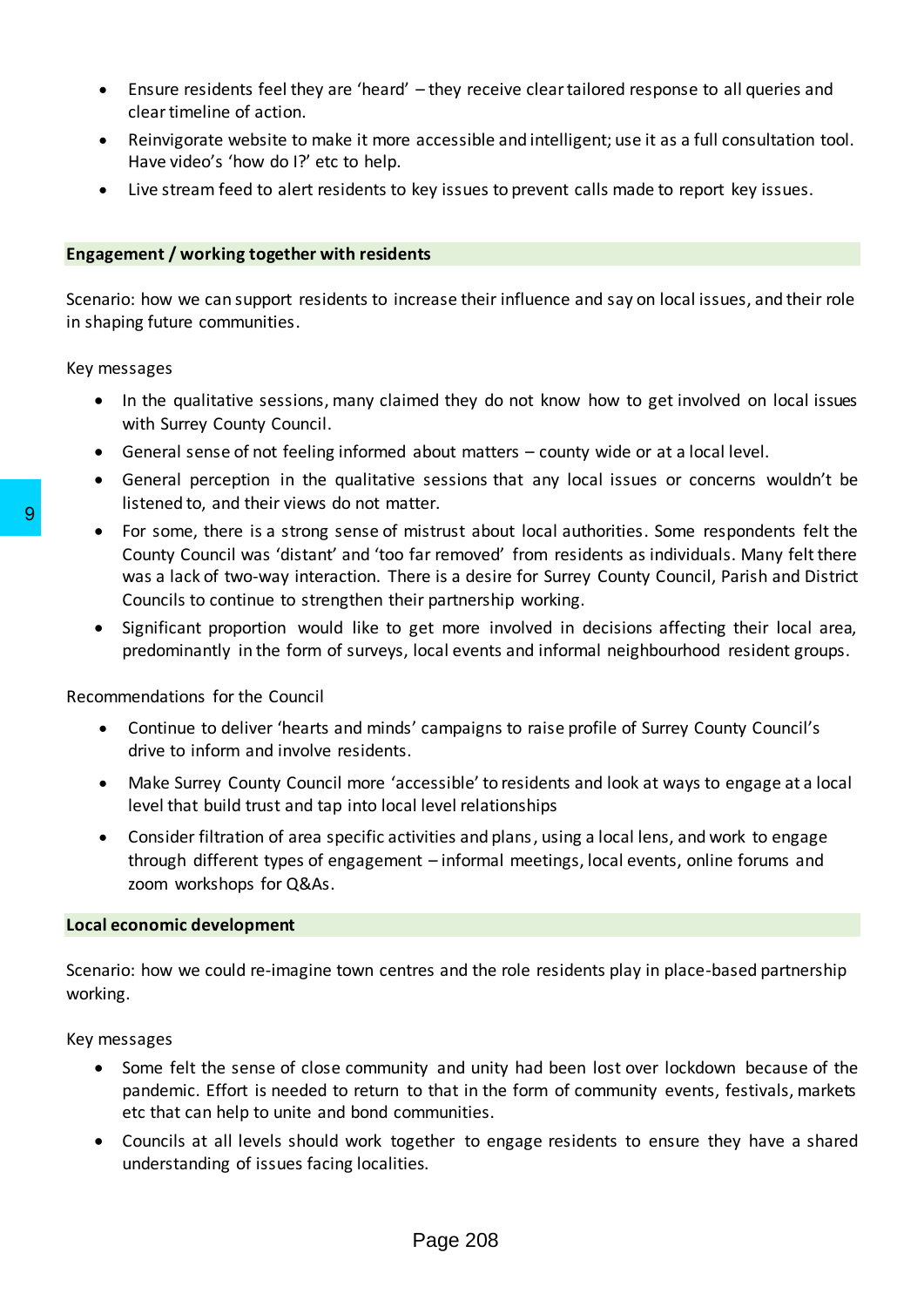- General conclusions are that consultation needs to occur at a local level where the consultation is directly relevant to residents individually and this will ensure 'ownership' of issues. This needs to be across the spectrum of ages to engage all groups.
- Areas of importance to focus on to reinvigorate local economies were considered to be culture & leisure provision, employment & job opportunities, business investment / opportunities, investment in road infrastructure & public transport, health & wellbeing, green spaces, digital access and neighbourhood safety.

Recommendations for the Council

- County, district and borough and parish councils work together to promote need for involvement at a local level and to get involved.
- Look to create local working consultation groups for economic regeneration and development projects with residents who want to be involved.
- Look to help regenerate high streets with new businesses and reviewing rates to encourage new business into local communities.
- Work to provide more community events that help build and unite communities with a drive from the council to consult and engage.

#### **Dry recycling**

Scenario: approaches for reducing contamination of dry mixed recycling.

Key messages

- 86% of residents supported increasing the materials accepted at sites outside of Recycling Centres. 72% also supported local advertising to promote the importance of recycling and the cost of recycling bins that are contaminated/misused.
- Lower levels of support for issuing fines to residents whose recycling bins are contaminated / misused (51%).
- Greater support among younger adults, aged 25 44, for issuing vouchers to residents to encourage regular recycling and employing neighbourhood champions to help advise residents on what can be recycled. 9<br>
In of dry mixed recycling.<br>
Le materials accepted at sites outside of Recycling Centres.<br>
20 promote the importance of recycling and the cost of<br>
1<br>
25, aged 25 – 44, for issuing vouchers to residents to<br>
1<br>
3, aged 25

Recommendations for the Council:

- Explore possibility of additional materials being accepted outside of Recycling Centres.
- Adopt local advertising to promote the importance of recycling and the impact of contamination / misuse.
- Explore incidence of contamination / misuse and age profiles at a local level to determine whether vouchers or neighbourhood champions would most benefit.

#### **Libraries & Registration services**

Scenario: Views on increasing impact of volunteer-led libraries and increasing income from weddings provided by Registration services.

#### Key messages